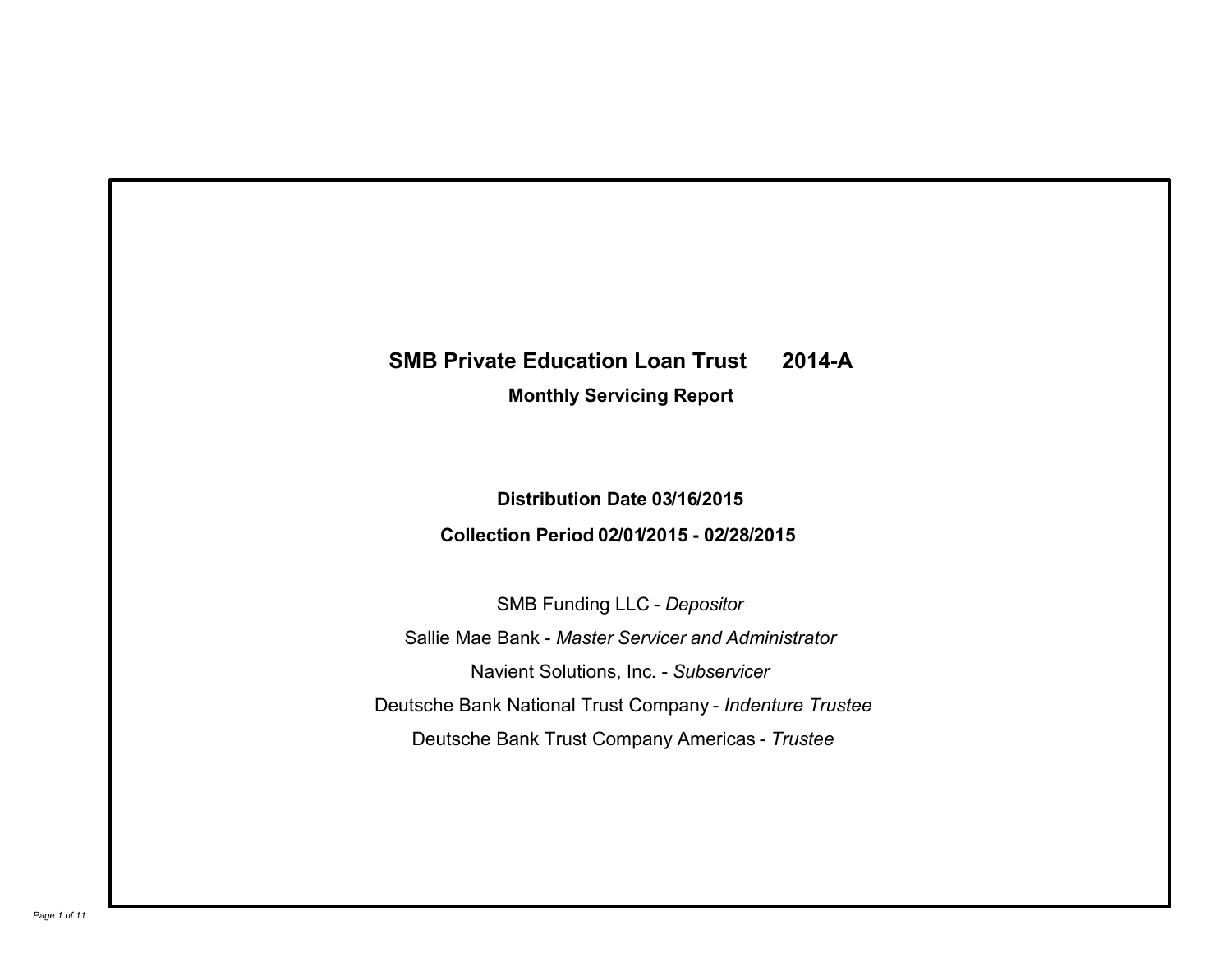|   | <b>Deal Parameters</b>                        |                                                                  |     |                |               |                |               |                |
|---|-----------------------------------------------|------------------------------------------------------------------|-----|----------------|---------------|----------------|---------------|----------------|
| A | <b>Student Loan Portfolio Characteristics</b> |                                                                  |     | 08/07/2014     |               | 01/31/2015     |               | 02/28/2015     |
|   | <b>Principal Balance</b>                      |                                                                  | \$  | 361,523,983.59 | $\,$          | 354,701,892.70 | \$            | 353,519,617.96 |
|   | Interest to be Capitalized Balance            |                                                                  |     | 17,313,307.43  |               | 17,866,172.51  |               | 17,788,483.68  |
|   | Pool Balance                                  |                                                                  | \$  | 378,837,291.02 | \$            | 372,568,065.21 | $\mathfrak s$ | 371,308,101.64 |
|   | Weighted Average Coupon (WAC)                 |                                                                  |     | 7.81%          |               | 7.81%          |               | 7.81%          |
|   | Weighted Average Remaining Term               |                                                                  |     | 138.29         |               | 135.90         |               | 135.71         |
|   | Number of Loans                               |                                                                  |     | 33,555         |               | 32,528         |               | 32,367         |
|   | Number of Borrowers                           |                                                                  |     | 26,651         |               | 25,343         |               | 25,222         |
|   | Pool Factor                                   |                                                                  |     |                |               | 0.983451403    |               | 0.980125533    |
|   |                                               | Since Issued Total Constant Prepayment Rate (1)                  |     |                |               | 4.75%          |               | 4.70%          |
| B | <b>Debt Securities</b>                        | <b>Cusip/Isin</b>                                                |     |                | 02/17/2015    |                |               | 03/16/2015     |
|   | A <sub>1</sub>                                | 784456AA3                                                        | \$  |                | 99,863,350.42 |                | \$            | 97,332,692.38  |
|   | A2A                                           | 784456AB1                                                        | \$. |                | 68,000,000.00 |                | \$            | 68,000,000.00  |
|   | A2B                                           | 784456AC9                                                        | \$  |                | 68,000,000.00 |                | \$            | 68,000,000.00  |
|   | A <sub>3</sub>                                | 784456AD7                                                        | \$. |                | 50,000,000.00 |                | \$            | 50,000,000.00  |
|   | B                                             | 784456AE5                                                        |     |                | 36,000,000.00 |                | \$            | 36,000,000.00  |
|   | $\mathsf{C}$                                  | 784456AF2                                                        | \$  |                | 42,000,000.00 |                | \$            | 42,000,000.00  |
| C | <b>Account Balances</b>                       |                                                                  |     |                | 02/17/2015    |                |               | 03/16/2015     |
|   | Reserve Account Balance                       |                                                                  | \$  |                | 958,735.00    |                | \$            | 958,735.00     |
|   |                                               |                                                                  |     |                |               |                |               |                |
| D | <b>Asset / Liability</b>                      |                                                                  |     |                | 02/17/2015    |                |               | 03/16/2015     |
|   | Overcollateralization Percentage *            |                                                                  |     |                | 13.61%        |                |               | 14.00%         |
|   | Specified Overcollateralization Amount *      |                                                                  | \$  | 111,770,419.56 |               |                | \$            | 111,392,430.49 |
|   | Actual Overcollateralization Amount *         |                                                                  | \$  |                | 50,704,714.79 |                | \$            | 51,975,409.26  |
|   |                                               | * Based on the Rated debt securities (Class A and Class B Bonds) |     |                |               |                |               |                |

(1) Since Issued Total CPR calculations found in monthly servicing reports issued on or prior to September 15, 2015 originally included loans that were removed from the pool by the sponsor because they became ineligible for the pool between the cut-off date and settlement date. On October 5, 2015, Since Issued Total CPR calculations were revised to exclude these loans and all prior monthly servicing reports were restated. For additional information, see 'Since Issued CPR Methodology' found on page 11 of this report.

**Deal Parameters**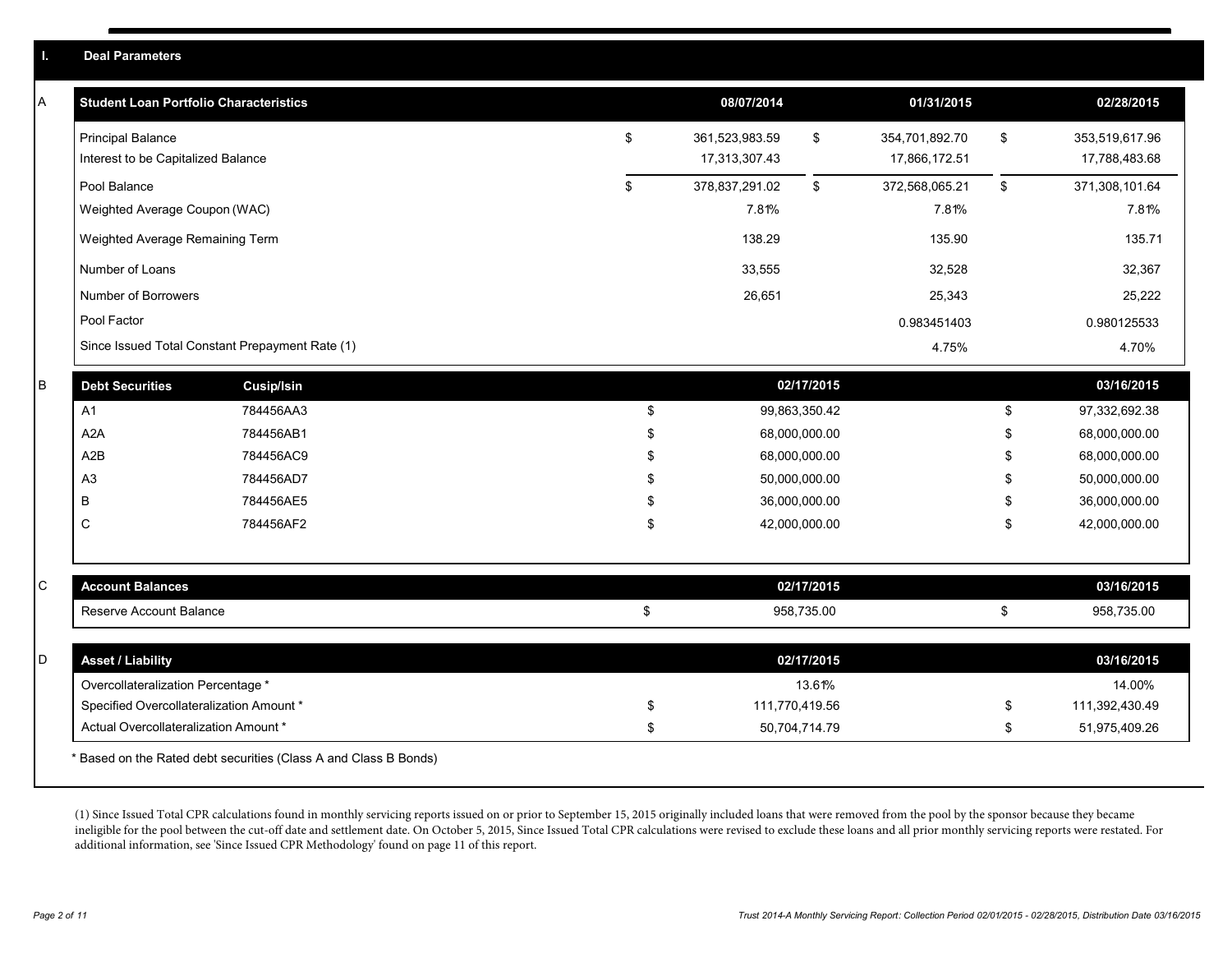| Ш. | 2014-A Trust Activity 02/01/2015 through 02/28/2015              |    |              |  |  |  |  |
|----|------------------------------------------------------------------|----|--------------|--|--|--|--|
| Α  | <b>Student Loan Principal Receipts</b>                           |    |              |  |  |  |  |
|    | <b>Borrower Principal</b>                                        |    | 2,268,901.84 |  |  |  |  |
|    | <b>Consolidation Activity Principal</b>                          |    | 0.00         |  |  |  |  |
|    | Seller Principal Reimbursement                                   |    | 2,154.35     |  |  |  |  |
|    | Servicer Principal Reimbursement                                 |    | 0.00         |  |  |  |  |
|    | Delinquent Principal Purchases by Servicer                       |    | 0.00         |  |  |  |  |
|    | Other Principal Deposits                                         |    | 0.00         |  |  |  |  |
|    | <b>Total Principal Receipts</b>                                  | \$ | 2,271,056.19 |  |  |  |  |
| В  | <b>Student Loan Interest Receipts</b>                            |    |              |  |  |  |  |
|    | Borrower Interest                                                |    | 1,125,665.58 |  |  |  |  |
|    | <b>Consolidation Activity Interest</b>                           |    | 0.00         |  |  |  |  |
|    | Seller Interest Reimbursement                                    |    | 0.00         |  |  |  |  |
|    | Servicer Interest Reimbursement                                  |    | 0.00         |  |  |  |  |
|    | Delinquent Interest Purchases by Servicer                        |    | 0.00         |  |  |  |  |
|    | Other Interest Deposits                                          |    | 7,245.52     |  |  |  |  |
|    | <b>Total Interest Receipts</b>                                   | \$ | 1,132,911.10 |  |  |  |  |
| C  | <b>Recoveries on Realized Losses</b>                             |    | 500.79       |  |  |  |  |
| D  | <b>Investment Income</b>                                         |    | 229.56       |  |  |  |  |
| Е  | <b>Funds Borrowed from Next Collection Period</b>                |    | $0.00\,$     |  |  |  |  |
| F. | <b>Funds Repaid from Prior Collection Period</b>                 |    | 0.00         |  |  |  |  |
| G  | <b>Loan Sale or Purchase Proceeds</b>                            |    | 0.00         |  |  |  |  |
| Н  | <b>Initial Deposits to Collection Account</b>                    |    | 0.00         |  |  |  |  |
|    | <b>Excess Transferred from Other Accounts</b>                    |    | 0.00         |  |  |  |  |
|    | <b>Borrower Benefit Reimbursements</b>                           |    | 0.00         |  |  |  |  |
| Κ  | <b>Gross Swap Receipt</b>                                        |    | 0.00         |  |  |  |  |
|    | <b>Other Deposits</b>                                            |    | 0.00         |  |  |  |  |
| M  | <b>Other Fees Collected</b>                                      | \$ | $0.00\,$     |  |  |  |  |
| N  | <b>AVAILABLE FUNDS</b>                                           | \$ | 3,404,697.64 |  |  |  |  |
| O  | Non-Cash Principal Activity During Collection Period             | \$ | 1,088,781.45 |  |  |  |  |
| P  | Aggregate Purchased Amounts by the Depositor, Servicer or Seller | \$ | 0.00         |  |  |  |  |
| Q  | Aggregate Loan Substitutions                                     | \$ | 0.00         |  |  |  |  |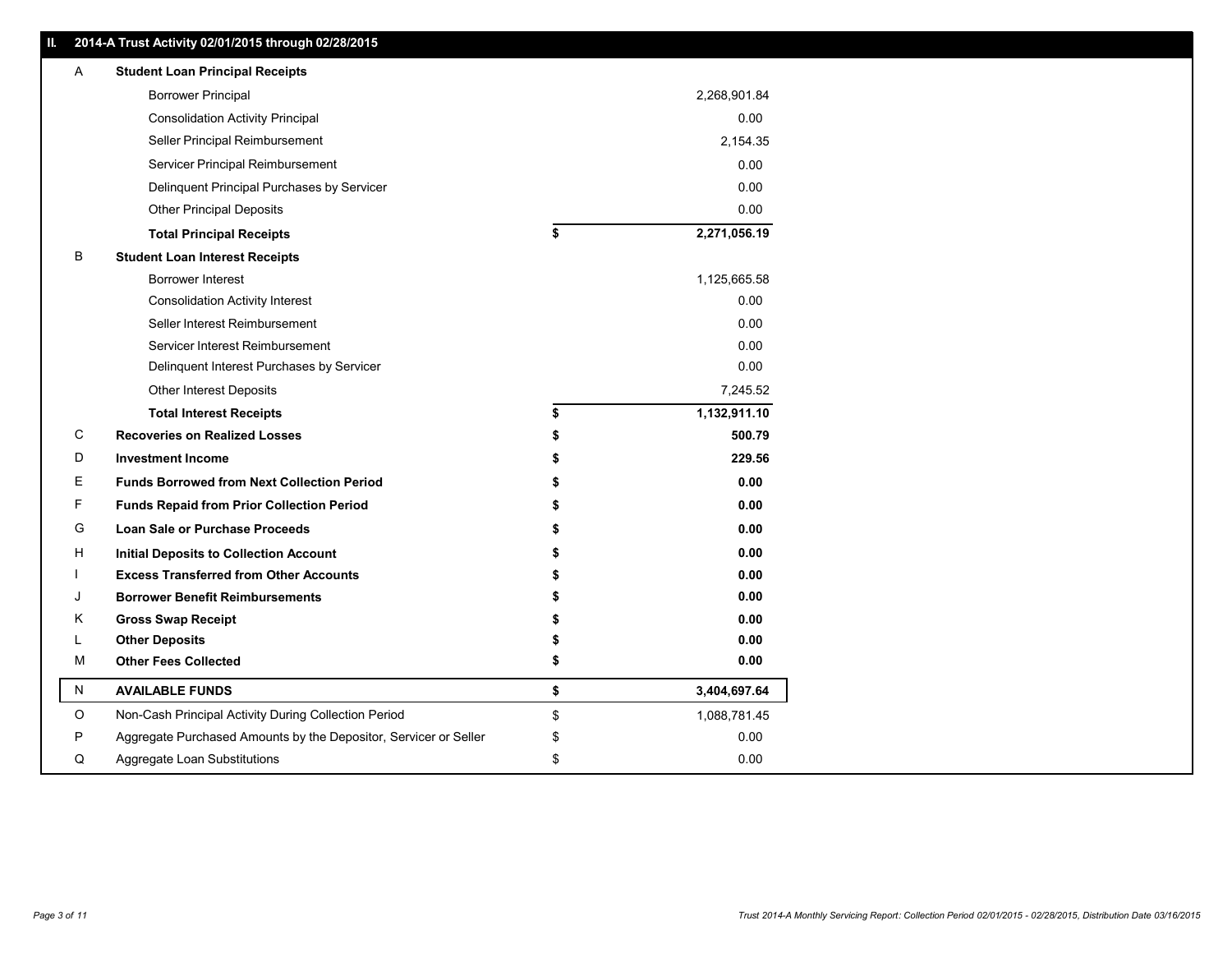| HI.<br>2014-A Portfolio Characteristics |                         |                          |            |                  |                |                          |         |                  |                |  |  |
|-----------------------------------------|-------------------------|--------------------------|------------|------------------|----------------|--------------------------|---------|------------------|----------------|--|--|
|                                         |                         |                          | 02/28/2015 |                  |                | 01/31/2015               |         |                  |                |  |  |
|                                         |                         | <b>Wtd Avg</b><br>Coupon | # Loans    | Principal        | % of Principal | <b>Wtd Avg</b><br>Coupon | # Loans | Principal        | % of Principal |  |  |
| INTERIM:                                | IN SCHOOL               | 8.40%                    | 6,685      | \$67,736,169.60  | 19.161%        | 8.41%                    | 7,087   | \$71,715,933.80  | 20.219%        |  |  |
|                                         | <b>GRACE</b>            | 8.38%                    | 1,716      | \$17,167,218.20  | 4.856%         | 8.31%                    | 1,749   | \$17,183,176.37  | 4.844%         |  |  |
|                                         | <b>DEFERMENT</b>        | 8.41%                    | 687        | \$6,155,331.23   | 1.741%         | 8.37%                    | 592     | \$5,108,619.65   | 1.440%         |  |  |
| <b>REPAYMENT:</b>                       | <b>CURRENT</b>          | 7.53%                    | 21,981     | \$247,380,639.61 | 69.976%        | 7.52%                    | 21,564  | \$242,576,268.62 | 68.389%        |  |  |
|                                         | 31-60 DAYS DELINQUENT   | 8.77%                    | 260        | \$2,778,907.93   | 0.786%         | 8.75%                    | 381     | \$3,917,855.36   | 1.105%         |  |  |
|                                         | 61-90 DAYS DELINQUENT   | 8.54%                    | 152        | \$1,590,148.40   | 0.450%         | 8.38%                    | 74      | \$739,218.21     | 0.208%         |  |  |
|                                         | 91-120 DAYS DELINQUENT  | 8.83%                    | 44         | \$434,341.97     | 0.123%         | 9.05%                    | 40      | \$286,061.43     | 0.081%         |  |  |
|                                         | 121-150 DAYS DELINQUENT | 9.54%                    | 31         | \$228,675.01     | 0.065%         | 9.23%                    | 44      | \$310,465.81     | 0.088%         |  |  |
|                                         | 151-180 DAYS DELINQUENT | 9.05%                    | 29         | \$239,617.75     | 0.068%         | 9.10%                    | 25      | \$219,629.51     | 0.062%         |  |  |
|                                         | > 180 DAYS DELINQUENT   | 9.24%                    | 26         | \$224,774.92     | 0.064%         | 9.34%                    | 14      | \$140,169.33     | 0.040%         |  |  |
|                                         | FORBEARANCE             | 8.21%                    | 756        | \$9,583,793.34   | 2.711%         | 8.30%                    | 958     | \$12,504,494.61  | 3.525%         |  |  |
| <b>TOTAL</b>                            |                         |                          | 32,367     | \$353,519,617.96 | 100.00%        |                          | 32,528  | \$354,701,892.70 | 100.00%        |  |  |

Percentages may not total 100% due to rounding \*

**2014-A Portfolio Characteristics**

\*\* Smart Option Interest Only loans and \$25 Fixed Payment loans classified as in repayment whether student borrowers are in school, in grace, in deferment or required to make full principal and interest payments on their l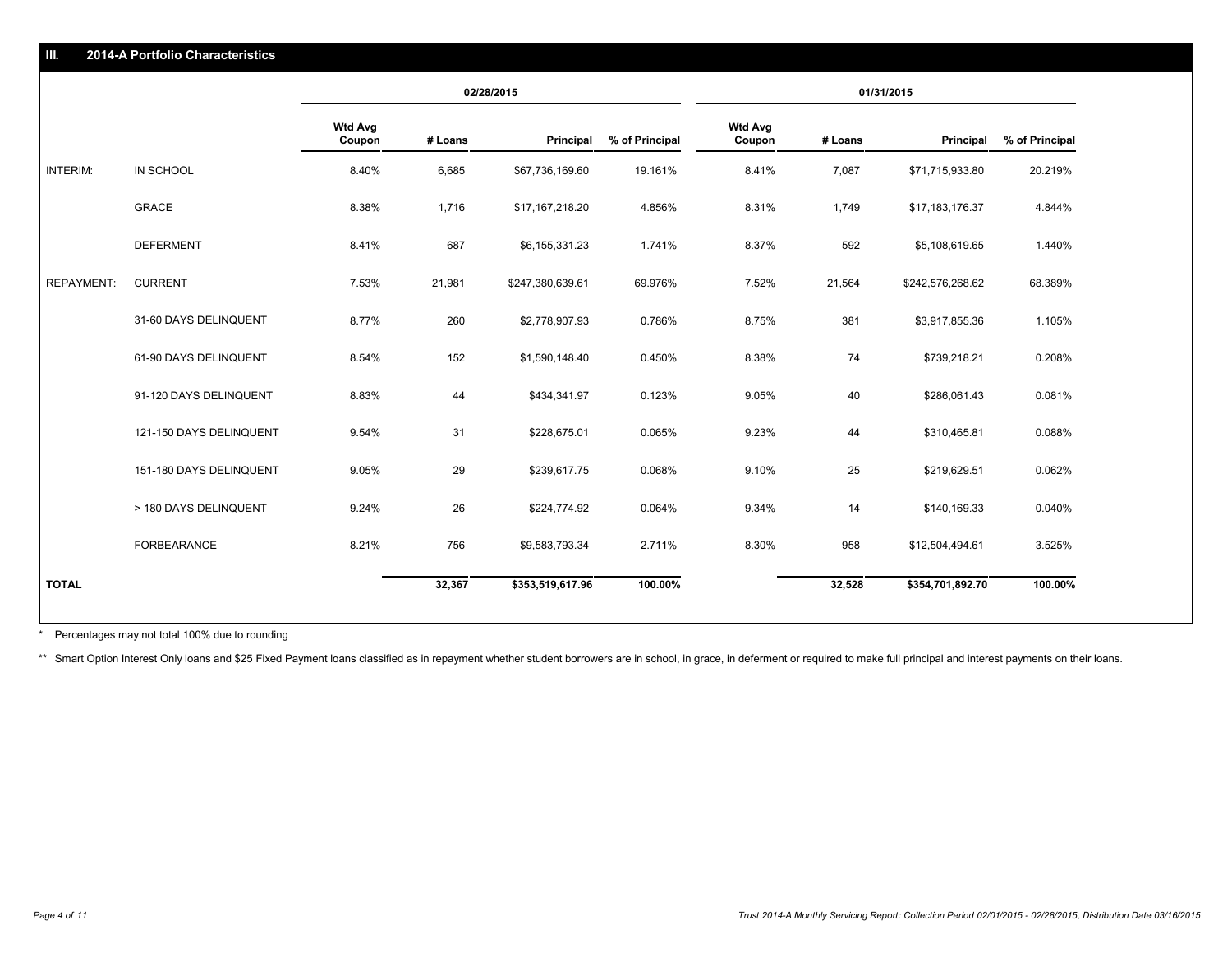|                                                         | 2/28/2015               | 1/31/2015      |
|---------------------------------------------------------|-------------------------|----------------|
| Pool Balance                                            | \$<br>371,308,101.64 \$ | 372,568,065.21 |
| Total # Loans                                           | 32,367                  | 32,528         |
| Total # Borrowers                                       | 25,222                  | 25,343         |
| <b>Weighted Average Coupon</b>                          | 7.81%                   | 7.81%          |
| Weighted Average Remaining Term                         | 135.71                  | 135.90         |
| Percent of Pool - Cosigned                              | 93.5%                   | 93.5%          |
| Percent of Pool - Non Cosigned                          | 6.5%                    | 6.5%           |
| Borrower Interest Accrued for Period                    | \$<br>2,093,109.95 \$   | 2,333,346.08   |
| <b>Outstanding Borrower Interest Accrued</b>            | \$<br>18,907,006.48 \$  | 19,048,170.50  |
| Gross Principal Realized Loss - Periodic                | \$<br>14,250.68 \$      | 4,995.36       |
| Gross Principal Realized Loss - Cumulative              | \$<br>263,664.68 \$     | 249,414.00     |
| Delinquent Principal Purchased by Servicer - Periodic   | \$<br>0.00S             | 0.00           |
| Delinquent Principal Purchased by Servicer - Cumulative | \$<br>0.00S             | 0.00           |
| Recoveries on Realized Losses - Periodic                | \$<br>500.79\$          | 78.89          |
| Recoveries on Realized Losses - Cumulative              | \$<br>579.68\$          | 78.89          |
| Net Losses - Periodic                                   | \$<br>13,749.89 \$      | 4,916.47       |
| Net Losses - Cumulative                                 | \$<br>263,085.00 \$     | 249,335.11     |
| <b>Cumulative Gross Defaults</b>                        | \$<br>263,664.68 \$     | 249,414.00     |
| Change in Gross Defaults                                | \$<br>14,250.68 \$      | 4,995.36       |
| Non-Cash Principal Activity - Capitalized Interest      | \$<br>1,102,600.69 \$   | 473,637.06     |
| Since Issued Total Constant Prepayment Rate (CPR) (1)   | 4.70%                   | 4.75%          |
| <b>Loan Substitutions</b>                               | \$<br>$0.00$ \$         | 0.00           |
| <b>Cumulative Loan Substitutions</b>                    | \$<br>$0.00$ \$         | 0.00           |
| <b>Unpaid Master Servicing Fees</b>                     | \$<br>$0.00$ \$         | 0.00           |
| <b>Unpaid Sub-Servicing Fees</b>                        | \$<br>0.00S             | 0.00           |
| <b>Unpaid Administration Fees</b>                       | \$<br>$0.00$ \$         | 0.00           |
| Unpaid Carryover Master Servicing Fees Unpaid           | \$<br>$0.00$ \$         | 0.00           |
| <b>Carryover Sub-Servicing Fees</b>                     | \$<br>$0.00$ \$         | 0.00           |
| Note Interest Shortfall                                 | \$<br>$0.00$ \$         | 0.00           |

(1) Since Issued Total CPR calculations found in monthly servicing reports issued on or prior to September 15, 2015 originally included loans that were removed from the pool by the sponsor because they became ineligible fo pool between the cut-off date and settlement date. On October 5, 2015, Since Issued Total CPR calculations were revised to exclude these loans and all prior monthly servicing reports were restated. For additional informati 'Since Issued CPR Methodology' found on page 11 of this report.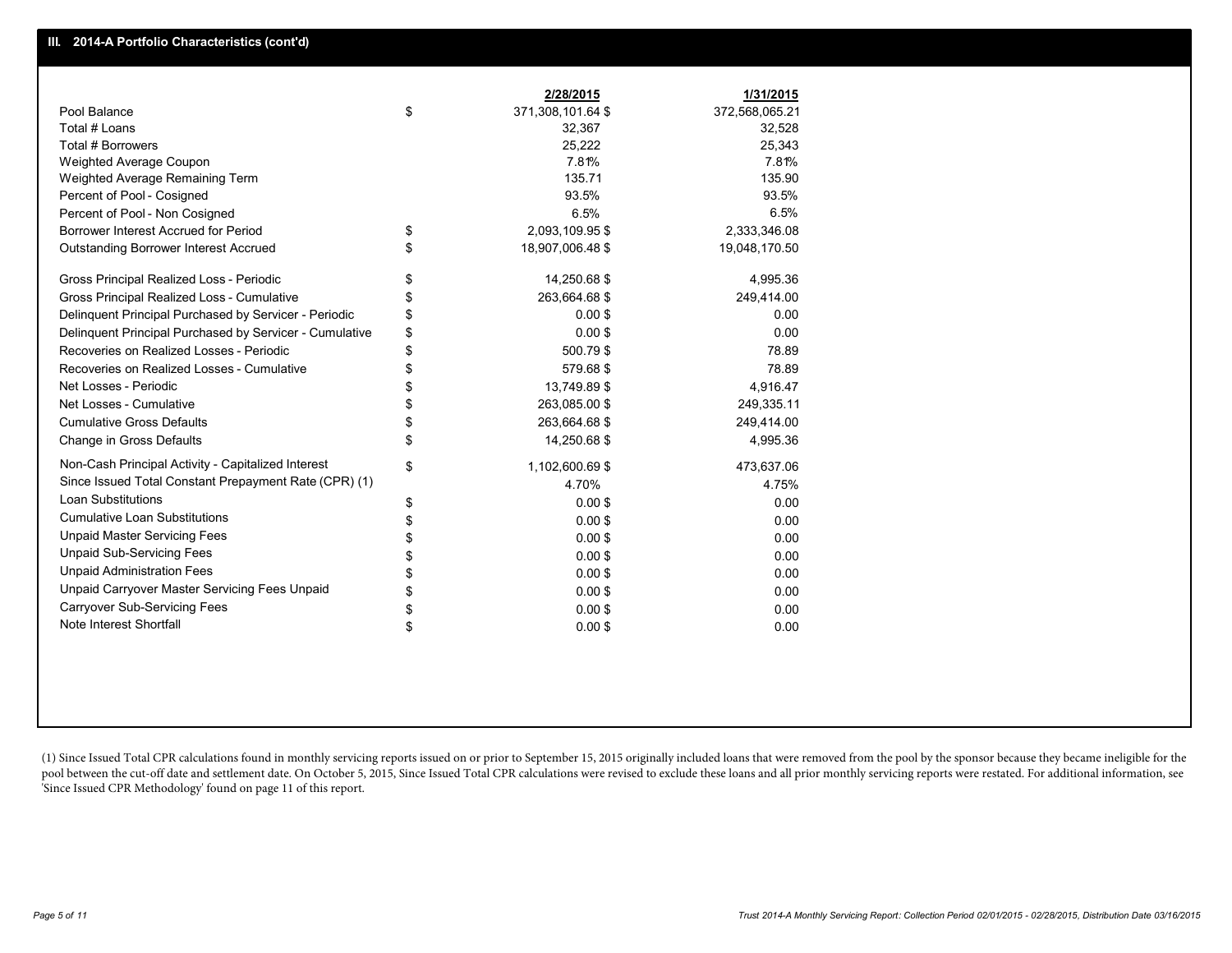#### **IV.2014-A Portfolio Statistics by Loan Program**

|                                                       | Weighted<br><b>Average Coupon</b>                             | # LOANS    |  | \$ AMOUNT        | $%$ *    |  |
|-------------------------------------------------------|---------------------------------------------------------------|------------|--|------------------|----------|--|
| - Smart Option Deferred Loans                         | 8.31%                                                         | 14,917 \$  |  | 148,714,450.10   | 42.067%  |  |
| - Smart Option Fixed Pay Loans                        | 7.88%                                                         | $9,593$ \$ |  | 124,051,473.60   | 35.090%  |  |
| - Smart Option Interest-Only Loans                    | 6.68%                                                         | $7,857$ \$ |  | 80,753,694.26    | 22.843%  |  |
| - Other Loan Programs                                 | 0.00%                                                         | $0.00$ \$  |  | 0.00             | 0.000%   |  |
| <b>Total</b>                                          | 7.81%                                                         | 32,367 \$  |  | 353,519,617.96   | 100.000% |  |
| Prime Indexed Loans -- Monthly Reset Adjustable       |                                                               |            |  | \$0.00           |          |  |
|                                                       | Prime Indexed Loans -- Monthly Reset Non-Adjustable<br>\$0.00 |            |  |                  |          |  |
| Prime Indexed Loans -- Quarterly Reset Adjustable     |                                                               |            |  | \$0.00           |          |  |
| Prime Indexed Loans -- Quarterly Reset Non-Adjustable |                                                               |            |  | \$0.00           |          |  |
| Prime Indexed Loans -- Annual Reset                   |                                                               |            |  | \$0.00           |          |  |
| T-Bill Indexed Loans<br>\$0.00                        |                                                               |            |  |                  |          |  |
| <b>Fixed Rate Loans</b><br>\$53,932,233.08            |                                                               |            |  |                  |          |  |
| <b>LIBOR Indexed Loans</b>                            |                                                               |            |  | \$317,375,868.56 |          |  |
|                                                       |                                                               |            |  |                  |          |  |

\* Note: Percentages may not total 100% due to rounding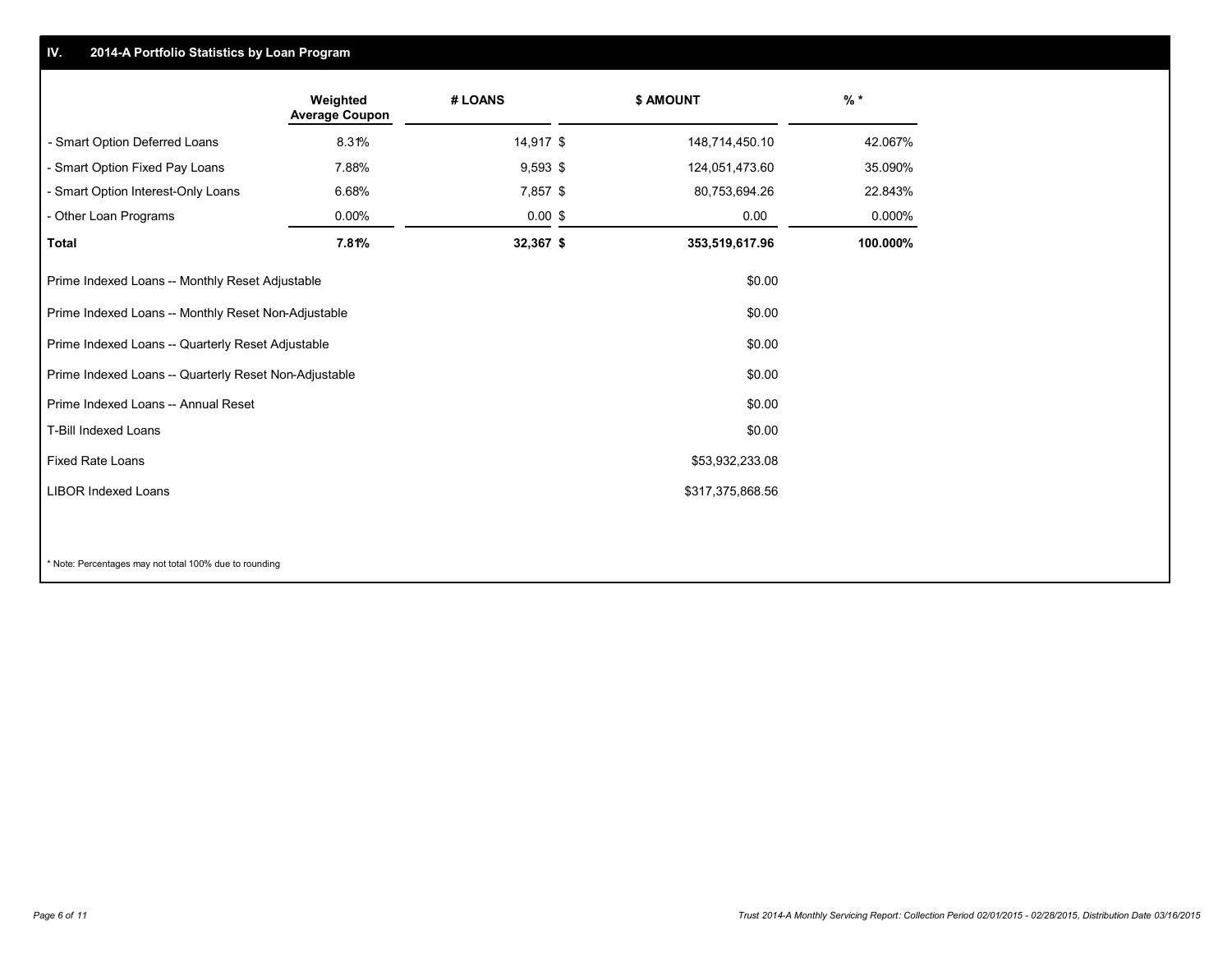|    |                        | 2014-A Reserve Account and Principal Distribution Calculations          |    |                |  |  |  |  |  |  |
|----|------------------------|-------------------------------------------------------------------------|----|----------------|--|--|--|--|--|--|
| А. | <b>Reserve Account</b> |                                                                         |    |                |  |  |  |  |  |  |
|    |                        | Specified Reserve Account Balance                                       | \$ | 958,735.00     |  |  |  |  |  |  |
|    |                        | Actual Reserve Account Balance                                          | \$ | 958,735.00     |  |  |  |  |  |  |
| В. |                        | <b>Principal Distribution Amount</b>                                    |    |                |  |  |  |  |  |  |
|    | Ť.                     | Class A Notes Outstanding                                               | \$ | 285,863,350.42 |  |  |  |  |  |  |
|    | ii.                    | Pool Balance                                                            | \$ | 371,308,101.64 |  |  |  |  |  |  |
|    | iii.                   | <b>First Priority Principal Distribution Amount</b>                     | \$ | 0.00           |  |  |  |  |  |  |
|    | IV.                    | Class A and B Notes Outstanding                                         | \$ | 321,863,350.42 |  |  |  |  |  |  |
|    | ν.                     | <b>First Priority Principal Distribution Amount</b>                     | \$ | 0.00           |  |  |  |  |  |  |
|    | VI.                    | Pool Balance                                                            | \$ | 371,308,101.64 |  |  |  |  |  |  |
|    | vii.                   | Specified Overcollateralization Amount                                  | \$ | 111,392,430.49 |  |  |  |  |  |  |
|    | viii.                  | <b>Regular Principal Distribution Amount</b>                            | \$ | 61,947,679.27  |  |  |  |  |  |  |
|    | ix.                    | <b>Notes Outstanding</b>                                                | \$ | 363,863,350.42 |  |  |  |  |  |  |
|    | х.                     | <b>First Priority Principal Distribution Amount</b>                     | \$ | 0.00           |  |  |  |  |  |  |
|    | xi.                    | <b>Regular Principal Distribution Amount</b>                            | \$ | 61,947,679.27  |  |  |  |  |  |  |
|    | XII.                   | Available Funds (after payment of waterfall items A through J) *        | \$ | 0.00           |  |  |  |  |  |  |
|    |                        | xiii. Additional Principal Distribution Amount (min(ix - x - xi, xiii)) | \$ | 0.00           |  |  |  |  |  |  |

\* Represents 50% of value if the principal balance of the notes is greater than 10% of initial principal balance of the notes or the Class A and Class B note are reduced to 0, otherwise the full value is shown.

**V.**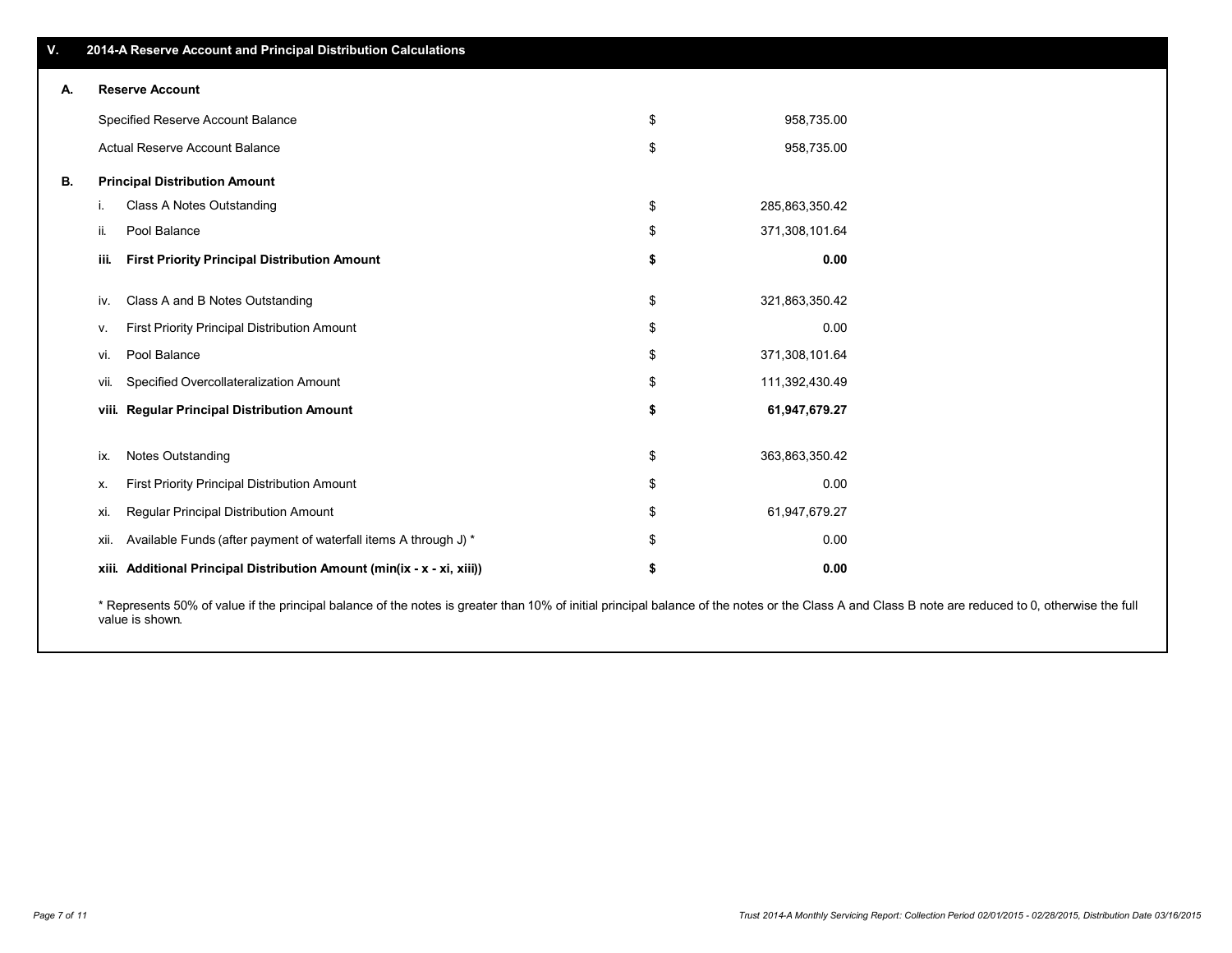|    |                                                                    | Paid                 | <b>Funds Balance</b> |
|----|--------------------------------------------------------------------|----------------------|----------------------|
|    | <b>Total Available Funds</b>                                       |                      | \$<br>3,404,697.64   |
| A  | <b>Trustee Fees</b>                                                | \$<br>0.00           | \$<br>3,404,697.64   |
| В  | i. Master Servicing Fees                                           | \$<br>14,786.63      | \$<br>3,389,911.01   |
|    | ii. Sub-Servicing Fees                                             | \$<br>221,799.51     | \$<br>3,168,111.50   |
| C  | i. Administration Fees                                             | \$<br>6,667.00       | \$<br>3,161,444.50   |
|    | ii. Unreimbursed Administrator Advances plus any Unpaid            | \$<br>0.00           | \$<br>3,161,444.50   |
| D  | Class A Noteholders Interest Distribution Amount                   | \$<br>353,286.46     | \$<br>2,808,158.04   |
| E. | First Priority Principal Payment                                   | \$<br>0.00           | \$<br>2,808,158.04   |
| F  | Class B Noteholders Interest Distribution Amount                   | \$<br>120,000.00     | \$<br>2,688,158.04   |
| G  | Class C Noteholders Interest Distribution Amount                   | \$<br>157,500.00     | \$<br>2,530,658.04   |
| н  | Reinstatement Reserve Account                                      | \$<br>0.00           | \$<br>2,530,658.04   |
|    | Regular Principal Distribution                                     | \$<br>2,530,658.04   | \$<br>0.00           |
| J  | i. Carryover Master Servicing Fees                                 | \$<br>0.00           | \$<br>0.00           |
|    | ii. Carryover Sub-servicing Fees                                   | \$<br>0.00           | \$<br>0.00           |
| K. | Additional Principal Distribution Amount                           | \$<br>0.00           | \$<br>0.00           |
|    | <b>Unpaid Expenses of Trustee</b>                                  | \$<br>0.00           | \$<br>0.00           |
| M  | Unpaid Expenses of Administrator                                   | \$<br>0.00           | \$<br>0.00           |
| Ν  | Remaining Funds to the Excess Distribution Certificateholder       | \$<br>0.00           | \$<br>0.00           |
|    | <b>Waterfall Conditions</b>                                        |                      |                      |
| А. | <b>Class C Noteholders' Interest Distribution Condition</b>        |                      |                      |
|    | Pool Balance<br>i.                                                 | \$<br>371,308,101.64 |                      |
|    | Class A and B Notes Outstanding<br>ii.                             | \$<br>321,863,350.42 |                      |
|    | Class C Noteholders' Interest Distribution Ration (i / ii)<br>iii. | 115.36%              |                      |
|    | Minimum Ratio<br>iv.                                               | 110.00%              |                      |

\*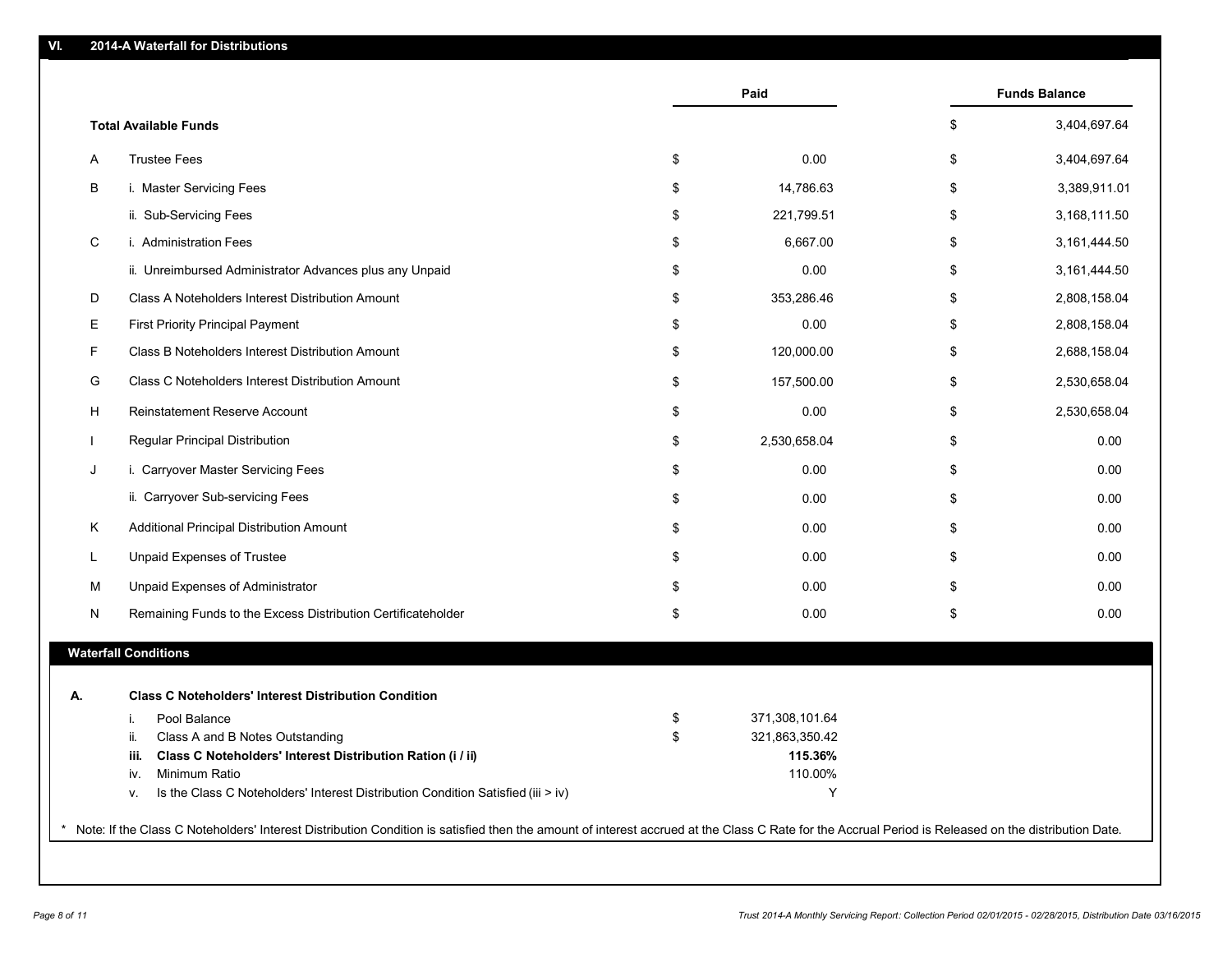| <b>Distribution Amounts</b>                                |   |                         |                         |                         |
|------------------------------------------------------------|---|-------------------------|-------------------------|-------------------------|
|                                                            |   | A <sub>1</sub>          | A <sub>2</sub> A        | A2B                     |
| Cusip/Isin                                                 |   | 784456AA3               | 784456AB1               | 784456AC9               |
| <b>Beginning Balance</b>                                   | S | 99,863,350.42           | \$<br>68,000,000.00     | \$<br>68,000,000.00     |
| Index                                                      |   | <b>LIBOR</b>            | <b>FIXED</b>            | <b>LIBOR</b>            |
| Spread/Fixed Rate                                          |   | 0.50%                   | 3.05%                   | 1.15%                   |
| Record Date (Days Prior to Distribution)                   |   | 1 NEW YORK BUSINESS DAY | 1 NEW YORK BUSINESS DAY | 1 NEW YORK BUSINESS DAY |
| Accrual Period Begin                                       |   | 2/17/2015               | 2/15/2015               | 2/17/2015               |
| <b>Accrual Period End</b>                                  |   | 3/16/2015               | 3/15/2015               | 3/16/2015               |
| Daycount Fraction                                          |   | 0.07500000              | 0.08333333              | 0.07500000              |
| Interest Rate*                                             |   | 0.67200%                | 3.05000%                | 1.32200%                |
| <b>Accrued Interest Factor</b>                             |   | 0.000504000             | 0.002541667             | 0.000991500             |
| <b>Current Interest Due</b>                                |   | 50,331.13               | 172,833.33              | \$<br>67,422.00         |
| Interest Shortfall from Prior Period Plus Accrued Interest |   |                         |                         |                         |
| <b>Total Interest Due</b>                                  |   | 50,331.13               | 172,833.33              | 67,422.00               |
| <b>Interest Paid</b>                                       |   | 50,331.13               | 172,833.33              | 67,422.00               |
| <b>Interest Shortfall</b>                                  |   |                         |                         |                         |
| <b>Principal Paid</b>                                      |   | \$2,530,658.04          |                         |                         |
| <b>Ending Principal Balance</b>                            | S | 97,332,692.38           | \$<br>68,000,000.00     | 68,000,000.00           |
| Paydown Factor                                             |   | 0.021446255             | 0.000000000             | 0.000000000             |
| <b>Ending Balance Factor</b>                               |   | 0.824853325             | 1.000000000             | 1.000000000             |

\* Pay rates for Current Distribution. For the interest rates applicable to the next distribution date, please see https://www.salliemae.com/about/investors/data/SMBabrate.txt.

**VII. 2014-A Distributions**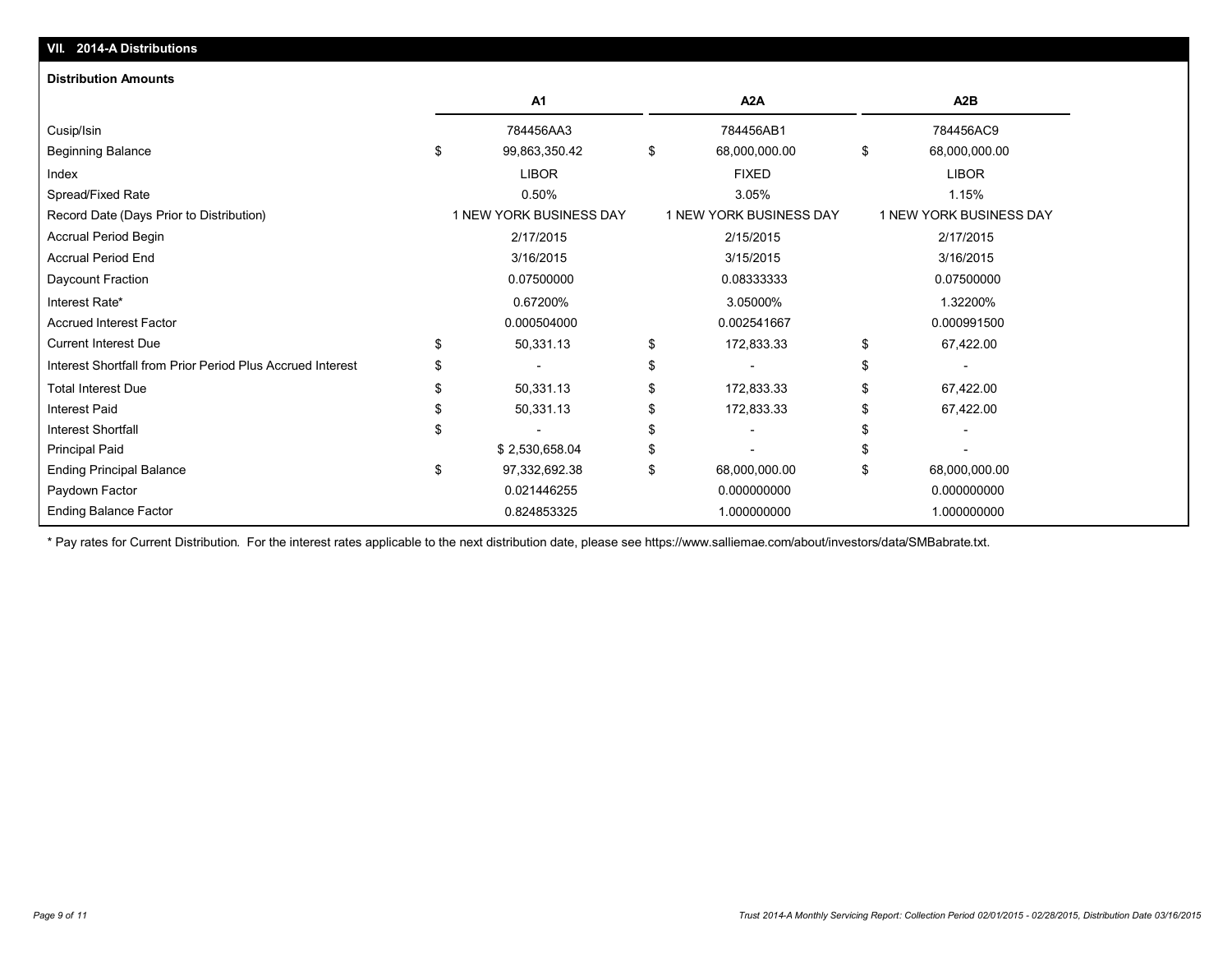| VII. 2014-A Distributions                                  |                                |                         |                         |
|------------------------------------------------------------|--------------------------------|-------------------------|-------------------------|
| <b>Distribution Amounts</b>                                |                                |                         |                         |
|                                                            | A3                             | в                       | C                       |
| Cusip/Isin                                                 | 784456AD7                      | 784456AE5               | 784456AF2               |
| <b>Beginning Balance</b>                                   | \$<br>50,000,000.00            | \$<br>36,000,000.00     | \$<br>42,000,000.00     |
| Index                                                      | <b>LIBOR</b>                   | <b>FIXED</b>            | <b>FIXED</b>            |
| Spread/Fixed Rate                                          | 1.50%                          | 4.00%                   | 4.50%                   |
| Record Date (Days Prior to Distribution)                   | <b>1 NEW YORK BUSINESS DAY</b> | 1 NEW YORK BUSINESS DAY | 1 NEW YORK BUSINESS DAY |
| Accrual Period Begin                                       | 2/17/2015                      | 2/15/2015               | 2/15/2015               |
| <b>Accrual Period End</b>                                  | 3/16/2015                      | 3/15/2015               | 3/15/2015               |
| Daycount Fraction                                          | 0.07500000                     | 0.08333333              | 0.08333333              |
| Interest Rate*                                             | 1.67200%                       | 4.00000%                | 4.50000%                |
| <b>Accrued Interest Factor</b>                             | 0.001254000                    | 0.003333333             | 0.003750000             |
| <b>Current Interest Due</b>                                | \$<br>62,700.00                | \$<br>120,000.00        | \$<br>157,500.00        |
| Interest Shortfall from Prior Period Plus Accrued Interest |                                | \$                      |                         |
| <b>Total Interest Due</b>                                  | 62,700.00                      | \$<br>120,000.00        | 157,500.00              |
| <b>Interest Paid</b>                                       | 62,700.00                      | 120,000.00              | 157,500.00              |
| <b>Interest Shortfall</b>                                  |                                |                         |                         |
| Principal Paid                                             |                                |                         |                         |
| <b>Ending Principal Balance</b>                            | 50,000,000.00                  | \$<br>36,000,000.00     | \$<br>42,000,000.00     |
| Paydown Factor                                             | 0.000000000                    | 0.000000000             | 0.000000000             |
| <b>Ending Balance Factor</b>                               | 1.000000000                    | 1.000000000             | 1.000000000             |

\* Pay rates for Current Distribution. For the interest rates applicable to the next distribution date, please see https://www.salliemae.com/about/investors/data/SMBabrate.txt.